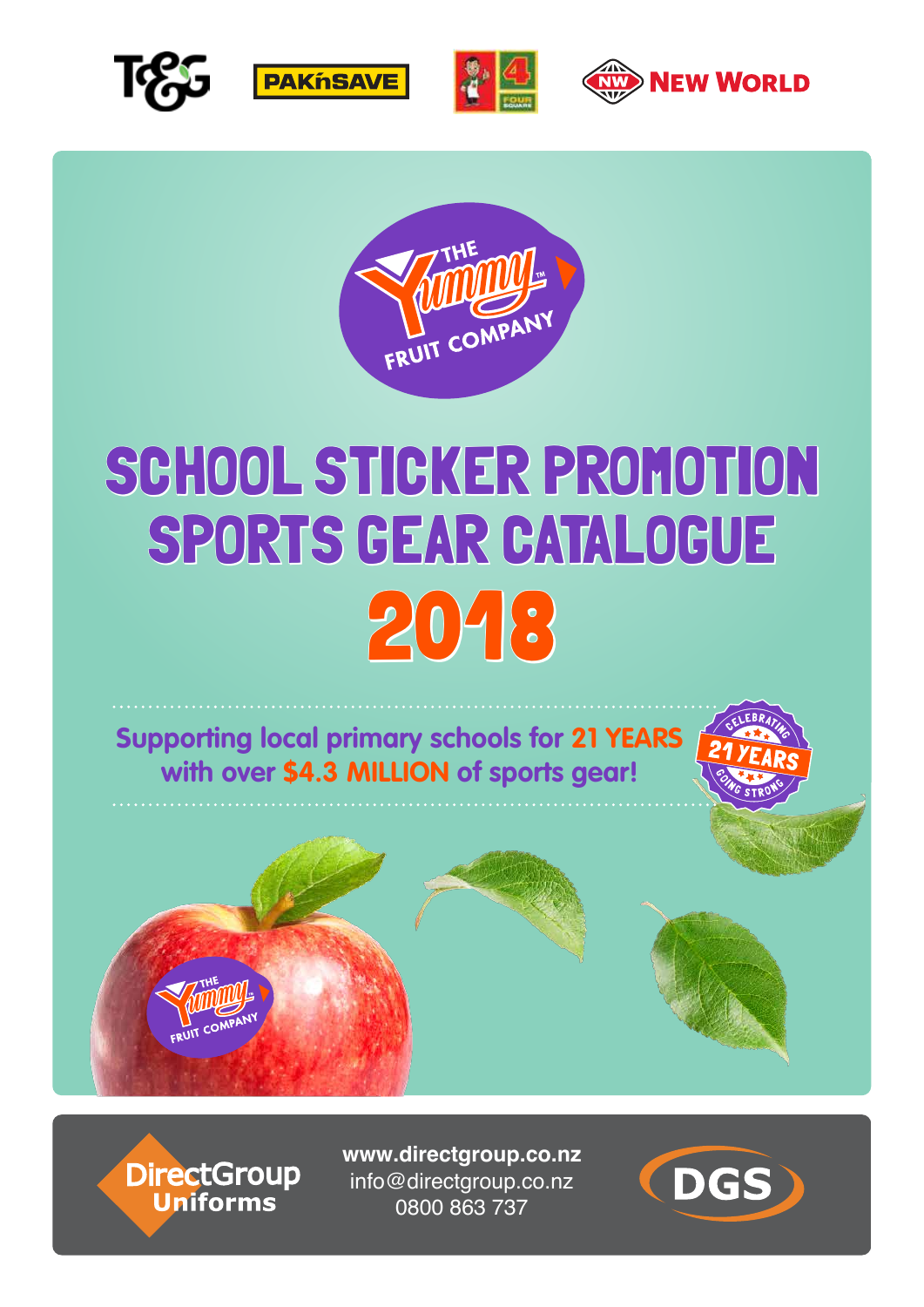

info@directgroup.co.nz 0800 863 737

**Uniforms** 

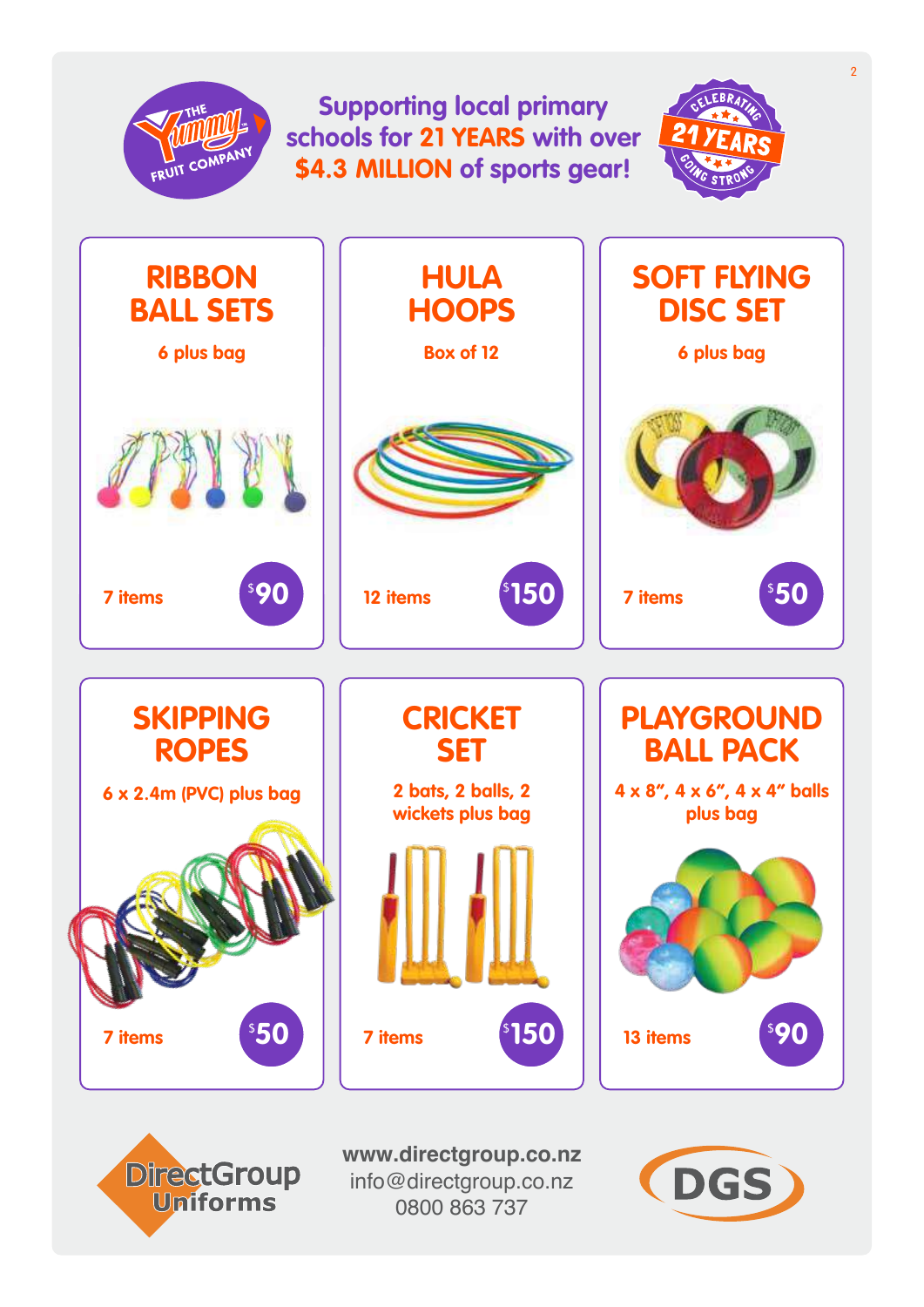## **Supporting local primary schools for 21 YEARS with over**  FRUIT CON **\$4.3 MILLION of sports gear!**







**6 x 3 metres per pack**

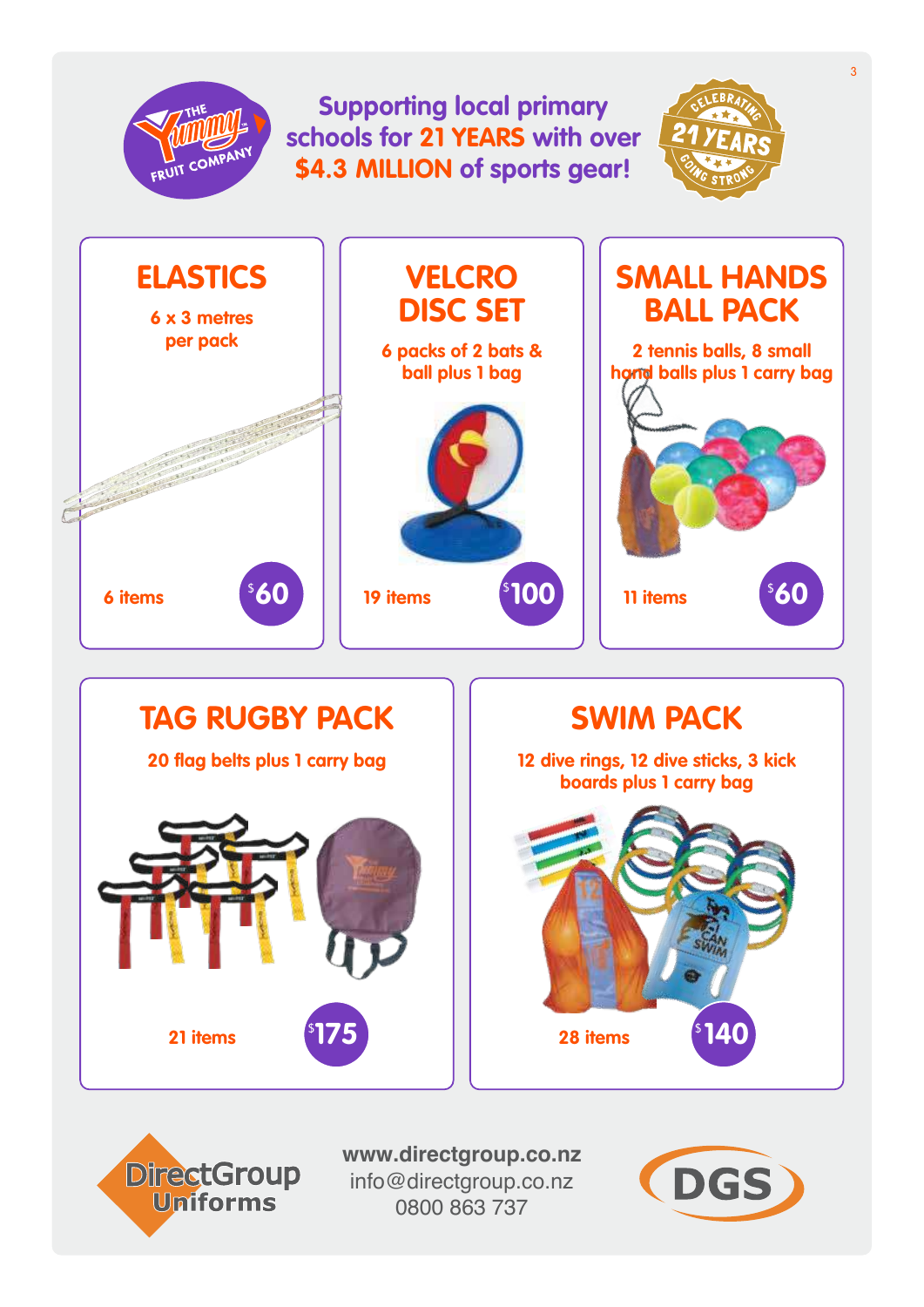



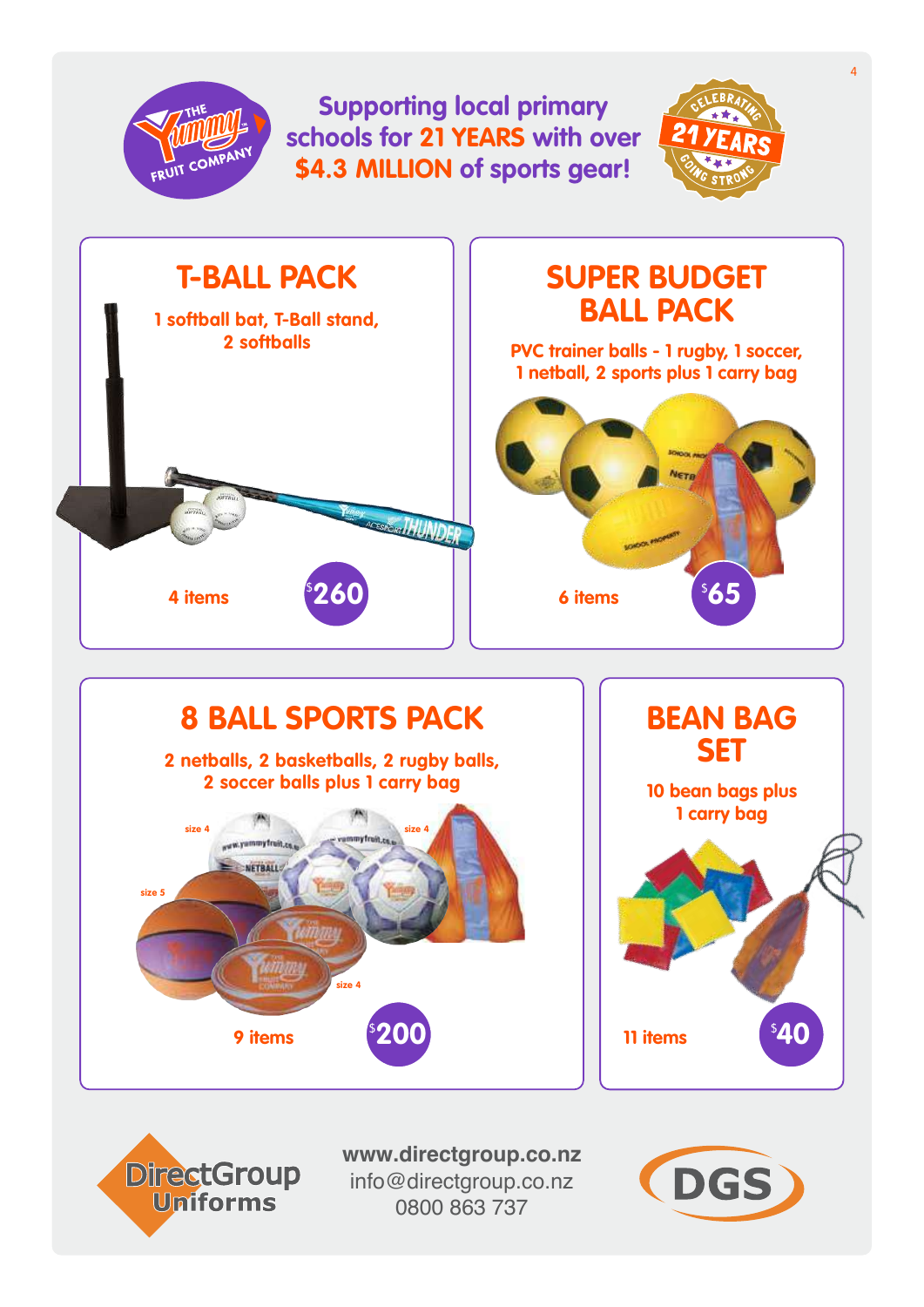## **Supporting local primary schools for 21 YEARS with over \$4.3 MILLION of sports gear!**

 $\overline{\text{TV}}$ 



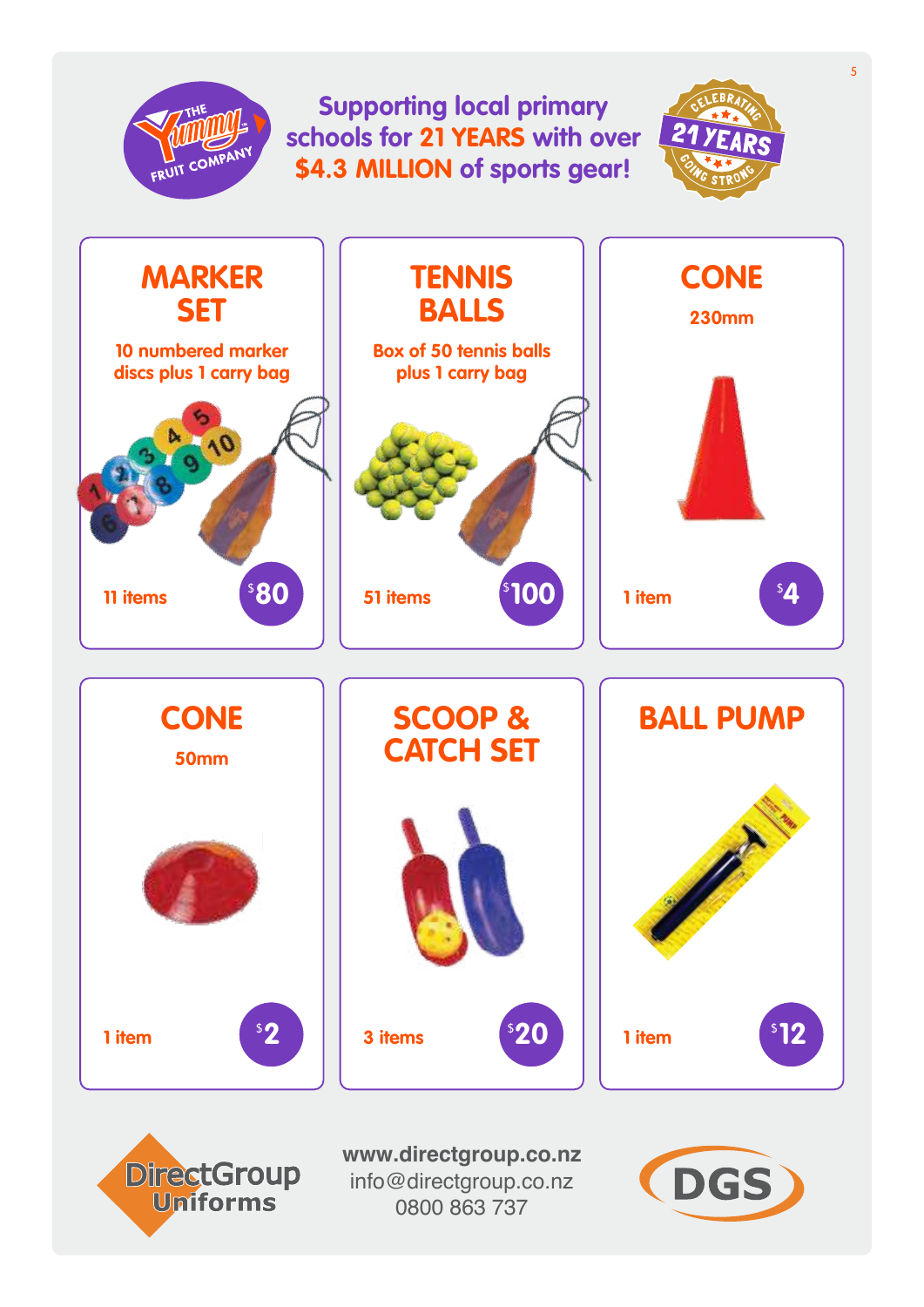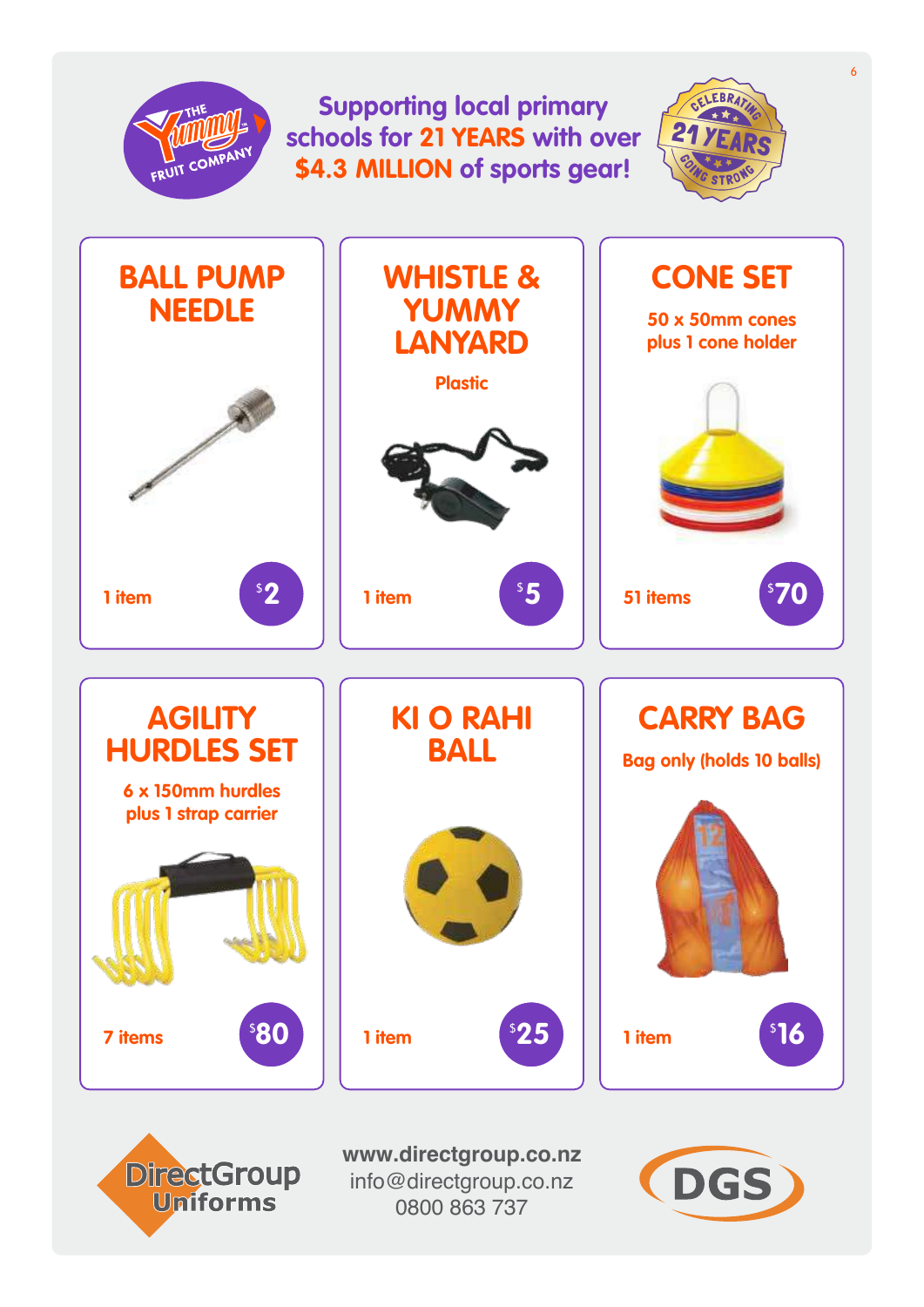